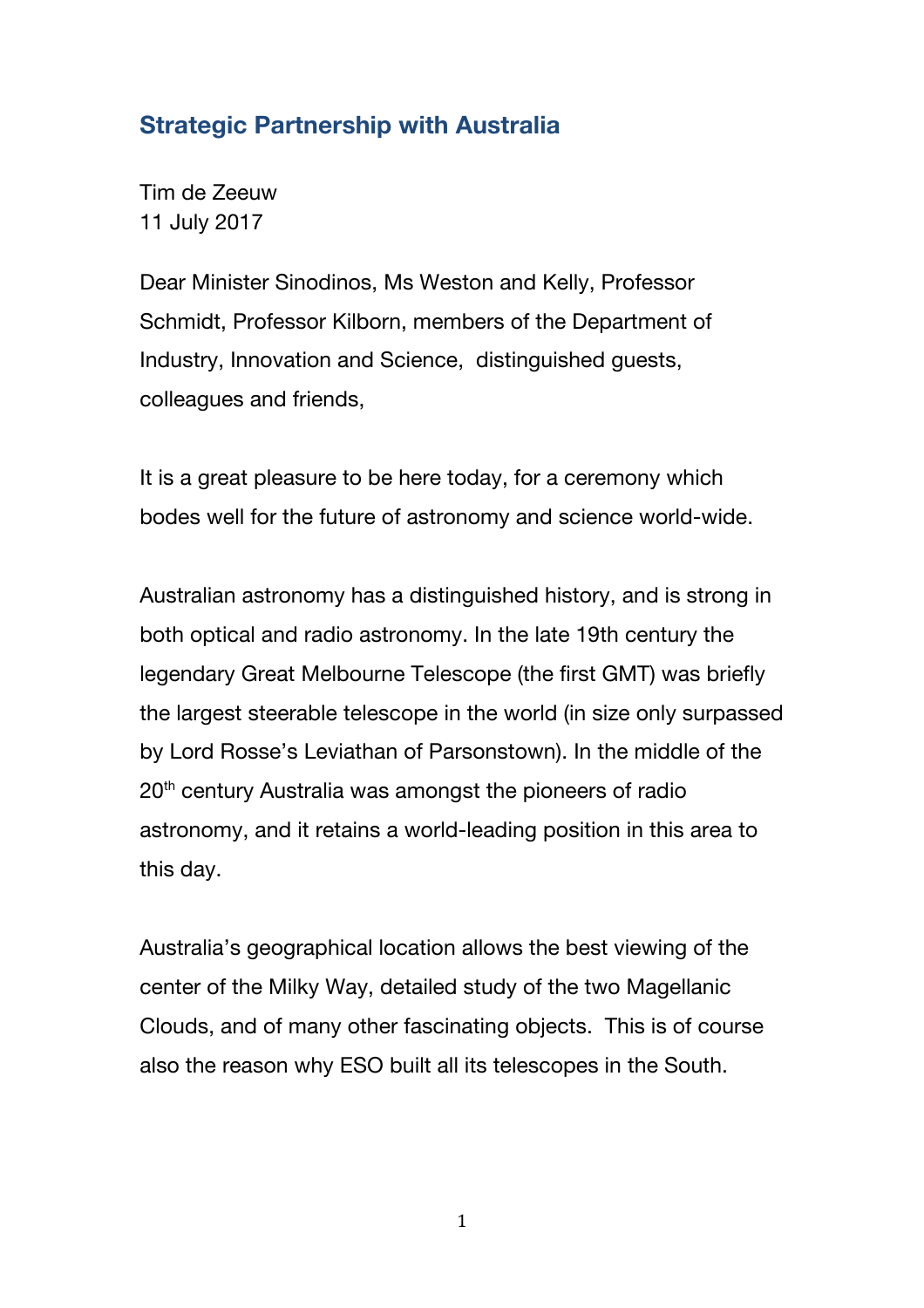Australian astronomers have a long tradition of working together, as is clear from the series of comprehensive strategic plans that have been produced at regular intervals, and from very successful initiatives such as CAASTRO and ASTRO-3D, supported by the Australian Research Council. Access to state-of-the-art radio facilities is assured, including the Murchison Wide-field Array and ASKAP, the pathfinder for the Square Kilometre Array. The optical community continues to use the Anglo-Australian Telescope (AAT) and looks forward to the (second) Giant Magellan Telescope in the next decade, but has no structural access to the key 8-10-metreclass telescopes.

As the world population grows, optical observatories have moved to more and more remote places. Dry and high locations are best. While Australia has the former in plenty, finding sufficiently high mountains is harder. The 3.9-metre AAT on 1135-metre high Siding Springs was amongst the most successful telescopes of its class in the world, from which Australian astronomy benefited greatly. As technology has advanced, it has become possible to build fully steerable 8-10-metre class telescopes, but they are located at much higher sites, notably on Mauna Kea or in the Atacama desert of Chile, in order to maximize the scientific benefit of the investment.

Discussions about Australian membership of ESO took place now nearly 25 years ago, and progressed substantially but in the end did not come to full fruition. It was clear already then, some years before the start of operations of the Very Large Telescope on

2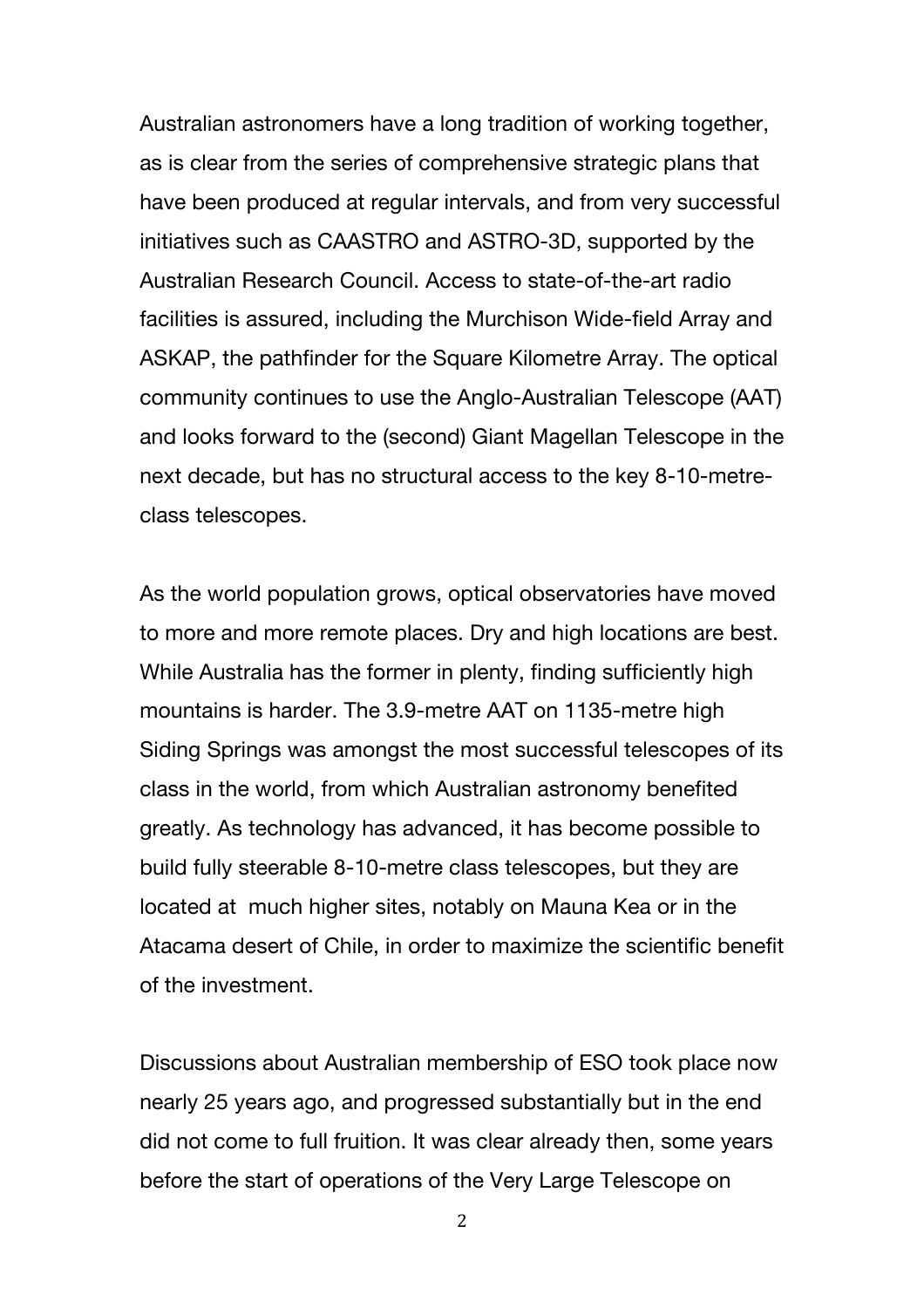Paranal, that there is a natural match between the Australian astronomy community and that of the ESO Member States. In fact, one of the instruments on the VLT, called FLAMES, has a kangaroo painted on it to alert everyone that the fiber positioner, OzPoz, was built in Australia. This natural match in interests holds today, and should surprise no one, as the ESO logo is already enshrined in the Australian flag.

Today we sign a strategic arrangement which will give Australian astronomers as well as technical institutes and industries access to the La Silla Paranal Observatory, which includes the four 8 metre telescopes and its uniquely powerful arsenal of instruments that together comprise the Very Large Telescope and its Interferometer, the survey telescopes VST and VISTA, and the venerable 3.5-metre-class telescopes on La Silla, together with a thriving instrumentation programme which is carried out in close collaboration with technical institutes in the Member States, which are keen to work with their Australian counterparts for the benefit of all. ESO considers Australia as a Member State for all matters relating to the La Silla Paranal Observatory. Even the distance to the Observatory is similar!

An association between Australia and ESO has been a goal for me for more than 20 years, and I am very pleased that today this becomes a reality. Working visits in both direction were helpful in preparing the way forward. This happened initially through discussions with the leading astronomers including Jeremy Mould who had spearheaded the activities in the mid-nineties, a very

3